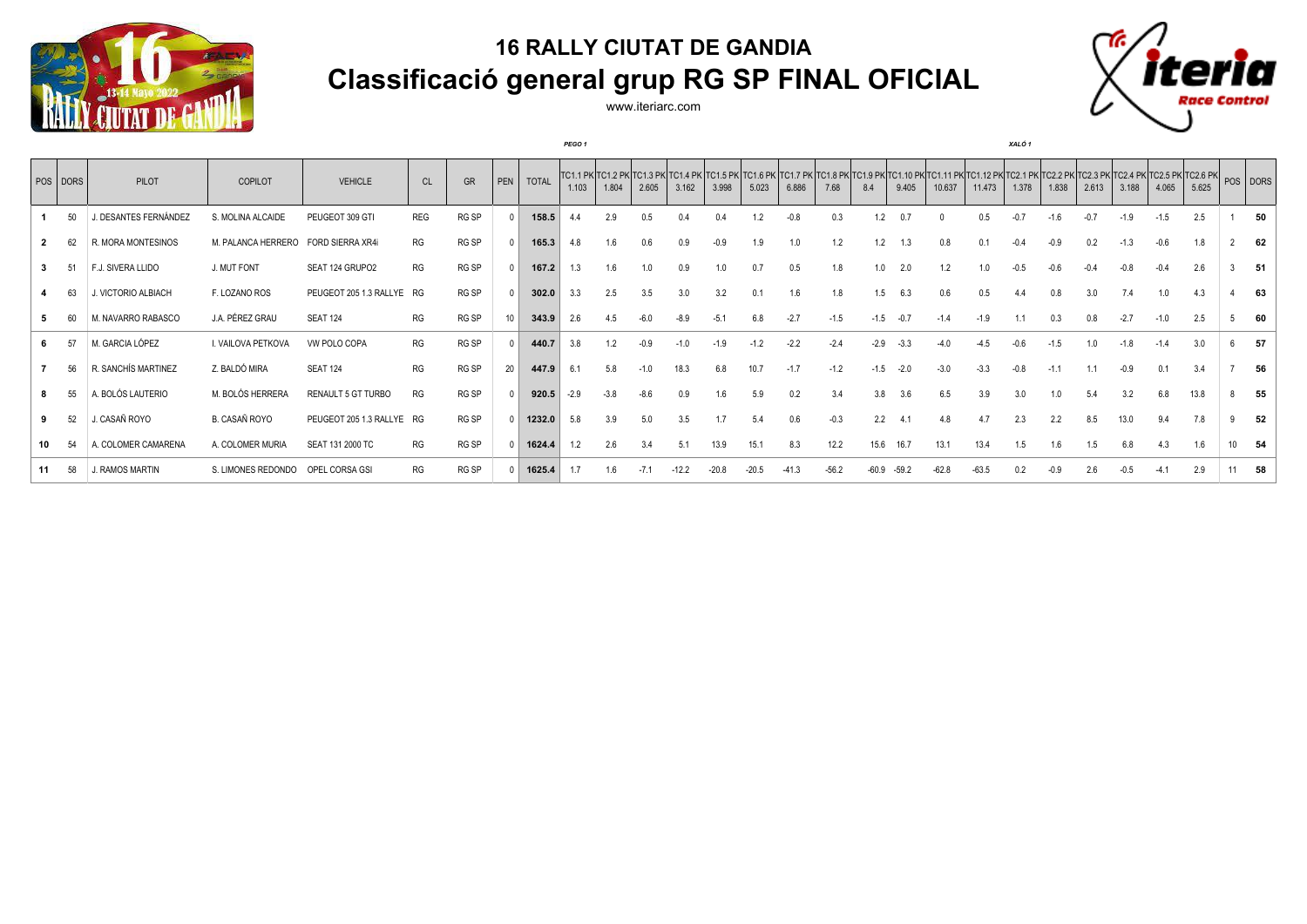

www.iteriarc.com

*PEGO 2 XALÓ 2*



| $ pos $ DORS | 6.472 | 7.043 | TC2.7 PK TC2.8 PK TC2.9 PK<br>7.753 | 8.655 | 9.245 | 10.117 | 11.946 | 12.826 | 14.087 | 14.736 | 1.062 | 1.544 | 1.908 | 2.703 | 3.649 | 4.03 | 4.331 | 4.511 | 5.839 | 6.984 | IC2.13 PKTC2.14 PKTC2.15 PKTC2.16 PKTC3.1 PKTC3.2 PKTC3.3 PKTC3.4 PKTC3.5 PKTC3.5 PKTC3.7 PKTC3.8 PKTC3.9 PKTC3.10 PKTC3.12 PKTC3.12 PKTC3.12 PKTC3.14 PKTC4.1 PKTC4.2 PKTC4.2 PKTC4.3 PKTC4.5 PKTC4.7 PKT POS DORS<br>7.864 | 9.085 | 10.066 | 10.91 | 1.363 | 1.826 | 2.587 | 3.258 | 4.035 | 5.595  | 6.453  |    |
|--------------|-------|-------|-------------------------------------|-------|-------|--------|--------|--------|--------|--------|-------|-------|-------|-------|-------|------|-------|-------|-------|-------|------------------------------------------------------------------------------------------------------------------------------------------------------------------------------------------------------------------------------|-------|--------|-------|-------|-------|-------|-------|-------|--------|--------|----|
|              |       |       |                                     |       |       |        |        |        |        |        |       |       |       |       |       |      |       |       |       |       |                                                                                                                                                                                                                              |       |        |       |       |       |       |       |       |        | 1.4    | 50 |
|              |       |       |                                     |       |       |        |        |        |        |        |       |       |       |       |       |      |       |       |       |       |                                                                                                                                                                                                                              |       |        |       |       |       |       |       |       |        |        | 62 |
|              |       |       |                                     |       |       |        |        |        |        |        |       |       |       |       |       |      |       |       |       |       |                                                                                                                                                                                                                              |       |        |       |       |       |       |       |       |        | 1.0    | 51 |
|              |       |       |                                     |       |       |        |        |        |        |        |       |       |       |       |       |      |       |       |       |       |                                                                                                                                                                                                                              |       |        |       |       |       |       |       |       |        | 2.9    | 63 |
|              |       |       |                                     |       |       |        |        |        |        |        |       |       |       |       |       |      |       |       |       |       |                                                                                                                                                                                                                              |       |        |       |       |       |       |       |       |        | 6.1    | 60 |
|              |       |       |                                     |       |       |        |        |        |        |        |       |       |       |       |       |      |       |       |       |       |                                                                                                                                                                                                                              |       |        |       |       |       |       |       |       |        | 2.5    | 57 |
| 56           |       |       |                                     |       |       |        |        |        |        |        |       |       |       |       |       |      |       |       |       |       |                                                                                                                                                                                                                              |       |        |       |       |       |       |       |       |        | 4.2    | 56 |
|              | 12.9  |       |                                     |       |       |        |        |        |        |        |       |       |       |       |       |      |       |       |       |       |                                                                                                                                                                                                                              |       |        |       |       |       |       |       |       |        | 13.6   | 55 |
|              |       |       |                                     |       |       |        |        |        |        |        |       |       |       |       |       |      |       |       |       |       |                                                                                                                                                                                                                              |       |        |       |       |       |       |       |       | $-2.0$ | $-1.2$ | 52 |
|              |       |       |                                     |       |       |        |        |        |        |        |       |       |       |       |       |      |       |       |       |       |                                                                                                                                                                                                                              |       |        |       |       |       |       |       |       |        | 2.2    | 54 |
|              |       |       |                                     |       |       |        |        |        |        |        |       |       |       |       |       |      |       |       |       |       |                                                                                                                                                                                                                              |       |        |       |       |       |       |       |       |        |        | 58 |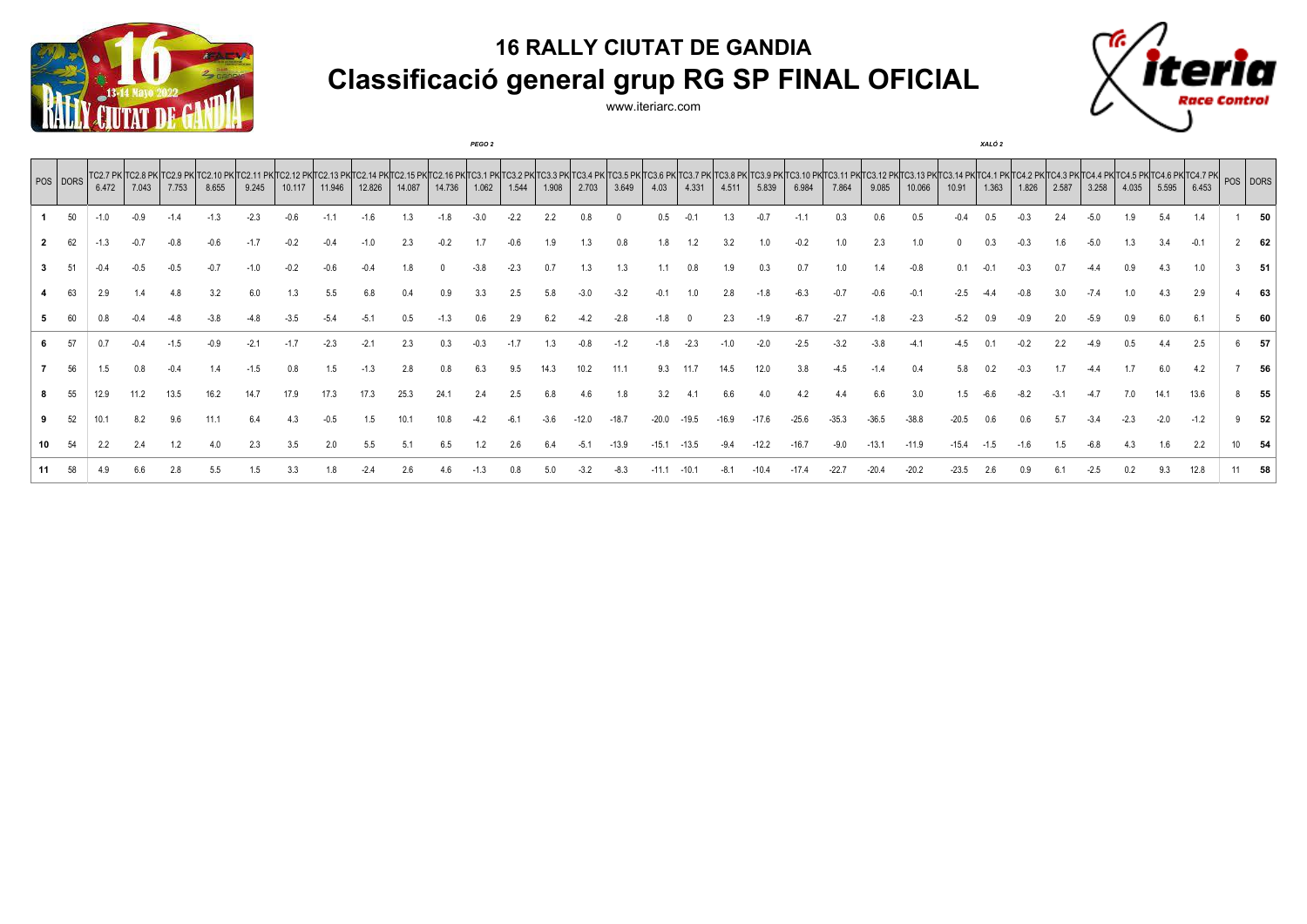

www.iteriarc.com

*PEGO 3*

|     | POS   DORS | 7.039  | 7.733 | TC4.8 PK TC4.9 PK TC4.10 PK TC4.11 PK<br>8.646 | 9.235 | 10.121 | TC4.13 PK<br>11.976 | TC4.<br>12.846 | TC4.15 PK<br>13.451 | TC4.16 PK<br>14.231 | <b>TC4.17 PK</b><br>14.932 | <b>TC5.1 PK</b><br>1.007 | <b>TC5.2 PK</b><br>1.332 | <b>TC5.3 PK</b><br>1.58 | <b>TC5.4 PK</b><br>1.713 | <b>TC5.5 PK</b><br>2.18 | TC5.6 PK<br>3.016 | <b>TC5.7 PK</b><br>4.155 | <b>TC5.8 PK</b><br>4.432 | <b>TC5.9 PK</b><br>4.616 | <b>TC5.10 PK</b><br>5.065 | <b>TC5.11 PK</b><br>5.816 | <b>TC5.12 PK</b><br>6.382 | <b>TC5.13 PK</b><br>7.23 | <b>TC5.14 PK</b><br>8.087 | <b>TC5.15 PK</b><br>8.817 | TCS.16 PK   TCS.17 PK   POS   DORS<br>10.358 | 11.193  |    |
|-----|------------|--------|-------|------------------------------------------------|-------|--------|---------------------|----------------|---------------------|---------------------|----------------------------|--------------------------|--------------------------|-------------------------|--------------------------|-------------------------|-------------------|--------------------------|--------------------------|--------------------------|---------------------------|---------------------------|---------------------------|--------------------------|---------------------------|---------------------------|----------------------------------------------|---------|----|
|     | 50         | $-0.2$ |       |                                                |       |        |                     |                |                     |                     |                            |                          |                          | $-3.3$                  |                          |                         |                   |                          |                          |                          |                           |                           |                           |                          |                           |                           |                                              |         |    |
|     |            |        |       |                                                |       |        |                     | -2.2           | 3.7                 | 2.3                 | 0.8                        | 0.1                      | 3.2                      | 0.4                     |                          |                         | 0.8               | 2.0                      | 3.2                      | 5.0                      | 2.9                       | 0.3                       |                           |                          |                           |                           |                                              | 0.6     | 62 |
|     |            |        |       |                                                |       |        |                     |                | -0.9                | 0.2                 |                            | $-3.0$                   | 0.1                      | 0.1                     | 1.7                      | 1.3                     |                   | 0.6                      | 1.4                      | 2.4                      | 0.7                       |                           | 1.4                       |                          | 0.7                       | 3.3 <sup>2</sup>          | 1.0                                          | 0.2     | 51 |
|     | 63         |        |       |                                                |       |        |                     |                |                     | 0.9                 |                            |                          |                          |                         |                          |                         |                   |                          | 5.4                      |                          |                           |                           |                           |                          |                           |                           |                                              | $-1.1$  | 63 |
|     |            |        |       |                                                |       |        |                     |                |                     | 3.5                 |                            | 3.1                      | 6.4                      | 5.2                     | 7.8                      | 5.9                     |                   |                          |                          |                          |                           |                           |                           |                          |                           |                           | $-2.5$                                       | $-3.6$  | 60 |
|     |            | 0.6    |       |                                                |       |        |                     |                |                     |                     |                            |                          |                          |                         |                          |                         |                   |                          |                          |                          |                           |                           |                           |                          |                           |                           |                                              |         | 57 |
|     | 56         |        |       |                                                |       |        |                     |                | 6.0                 | 6.2                 |                            |                          | 5.6                      |                         |                          |                         |                   |                          |                          |                          |                           | 2.2                       | 2.6                       |                          |                           |                           |                                              | 2.4     |    |
|     |            |        |       |                                                |       |        | 14.5                | 12.3           | 21.8                | 25.9                | 25.6                       | $-3.6$                   | -1.0                     |                         | 1.8                      |                         | 0.2               |                          |                          |                          |                           | 0.6                       |                           |                          |                           |                           | 4.2                                          | 7.2     |    |
|     |            |        |       |                                                |       |        |                     |                |                     |                     |                            | $-5.6$                   | $-2.1$                   | $-5.1$                  | $-3.1$                   | -4.3                    |                   |                          |                          | $-11.2$                  | $-11.5$                   | $-15.0$                   | $-13.9$                   | -19.5                    |                           | $-32.7$                   | $-39.2$                                      | $-37.1$ |    |
|     |            |        |       |                                                |       | -3.5   | 2.0                 | $-5.5$         | 5.                  | 6.5                 |                            | $-1.9$                   | 2.1                      |                         | 4.2                      | 1.8                     |                   |                          |                          |                          |                           |                           | $-18.7$                   |                          |                           |                           | $-20.2$                                      | $-21.2$ |    |
| 11. |            |        |       |                                                |       |        |                     |                |                     |                     |                            |                          |                          |                         |                          |                         |                   |                          |                          |                          |                           |                           |                           |                          |                           |                           |                                              |         |    |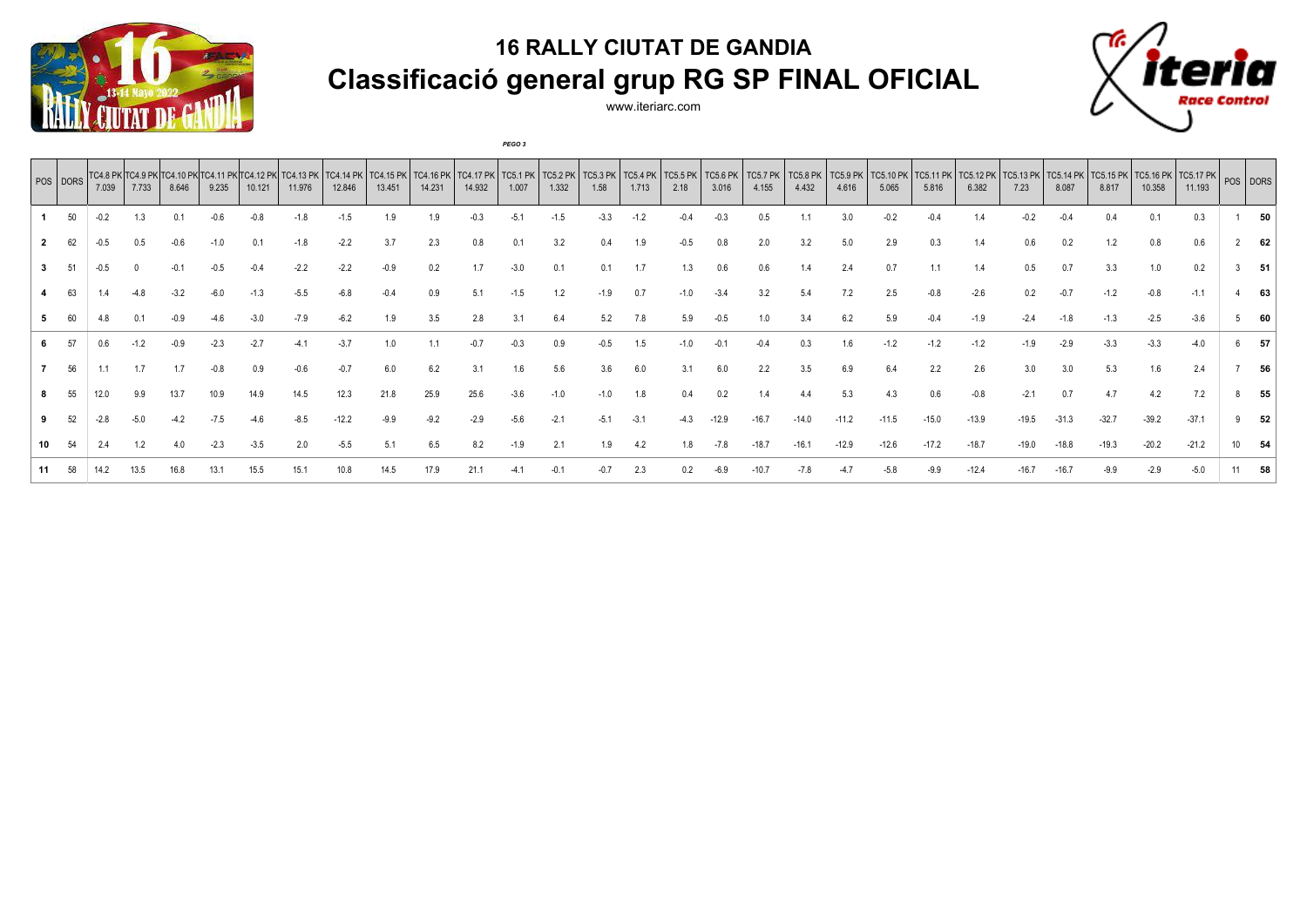



|              |    | 1.209 | 1.807 | POS DORS TC6.1 PK TC6.2 PK TC6.3 PK TC6.4<br>2.955 | 4.054 | 5.333 | 6.658 | TC6.7 PK<br>7.937 | 8.886 | TC6.9 PK<br>10.292 | 11.209 | . TC6.11 PK  <sup>-</sup><br>12.52 | 13.695 | 1.686 | 2.639 | TC7.2 PK TC7.3 PK TC7.4 PK TC7.5 PK TC7.6 PK <br>3.511 | 4.17 | 4.908 | 5.665 | 6.416 | 7.526 | 8.123 | TC7.7 PK TC7.8 PK TC7.9 PK TC7.10 PK TC8.1 PK<br>8.985 | 1.335 | TC8.2 PK 1<br>1.599 | 2.256 | TC8.3 PK TC8.4 PK<br>2.755 | 3.872 | TC8.6 PK TC8.7 PK TC8.8 PK TC8.9 PK POS DORS | 5.709 | 7.151 |  |
|--------------|----|-------|-------|----------------------------------------------------|-------|-------|-------|-------------------|-------|--------------------|--------|------------------------------------|--------|-------|-------|--------------------------------------------------------|------|-------|-------|-------|-------|-------|--------------------------------------------------------|-------|---------------------|-------|----------------------------|-------|----------------------------------------------|-------|-------|--|
|              |    |       |       |                                                    |       |       |       |                   |       |                    |        |                                    |        |       |       |                                                        |      |       |       |       |       |       |                                                        |       |                     |       |                            |       |                                              |       |       |  |
| $\mathbf{2}$ |    |       |       |                                                    |       |       |       |                   |       |                    |        |                                    |        |       |       |                                                        |      |       |       |       |       |       |                                                        |       |                     |       |                            |       |                                              |       | 0.6   |  |
| 3            |    |       |       |                                                    |       |       |       |                   |       |                    | 2.3    |                                    |        |       |       |                                                        |      |       |       |       |       |       |                                                        |       |                     |       |                            |       |                                              |       | 1.5   |  |
|              |    |       |       |                                                    |       |       |       |                   |       |                    |        |                                    |        |       |       |                                                        |      |       |       |       |       |       |                                                        |       |                     |       |                            |       |                                              |       |       |  |
| 5            |    |       |       |                                                    |       |       |       |                   |       |                    | -1.8   |                                    |        |       |       |                                                        |      |       |       |       |       |       |                                                        |       |                     |       |                            |       |                                              |       |       |  |
|              |    |       |       |                                                    |       |       |       |                   |       |                    |        |                                    |        |       |       |                                                        |      |       |       |       |       |       |                                                        |       |                     |       |                            |       |                                              |       | 2.3   |  |
|              | 56 |       |       |                                                    |       |       |       |                   |       |                    |        |                                    |        |       |       |                                                        |      |       |       |       |       |       |                                                        |       |                     |       |                            |       |                                              |       | 2.0   |  |
|              |    |       |       |                                                    |       |       |       |                   |       |                    | 8.8    |                                    |        |       |       |                                                        |      |       |       |       |       |       |                                                        |       |                     |       |                            |       |                                              |       |       |  |
|              |    |       |       |                                                    |       |       |       |                   |       |                    |        |                                    |        |       |       |                                                        |      |       |       |       |       |       |                                                        |       |                     |       |                            |       |                                              |       |       |  |
|              |    |       |       |                                                    |       |       |       |                   |       |                    |        |                                    |        |       |       |                                                        |      |       |       |       |       |       |                                                        |       |                     |       |                            |       |                                              |       |       |  |
|              |    |       |       |                                                    |       |       |       |                   |       |                    |        |                                    |        |       |       |                                                        |      |       |       |       |       |       |                                                        |       |                     |       |                            |       |                                              |       |       |  |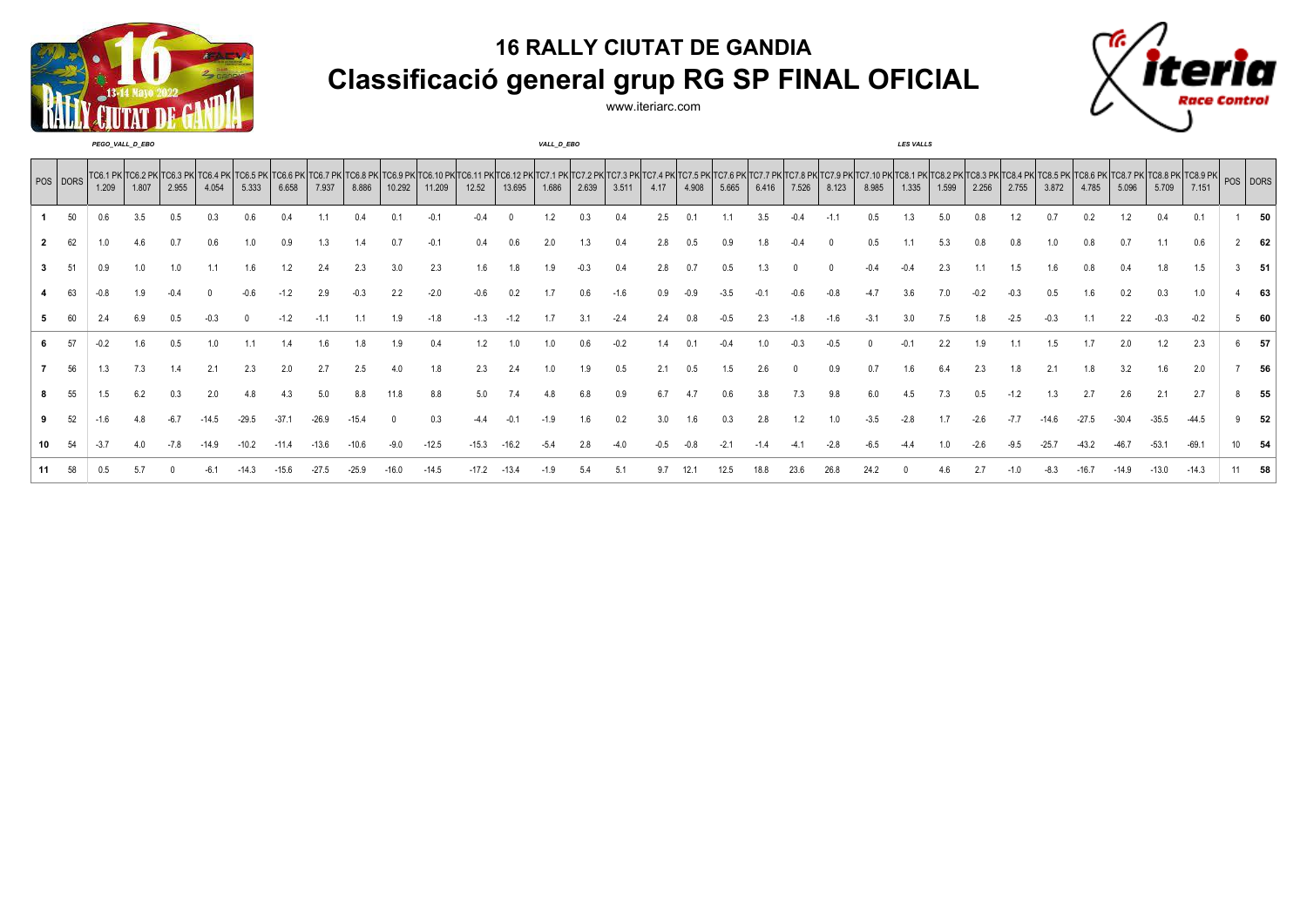



|              | POS DORS | 8.24    | 9.004   | TC8.10 PK TC8.11 PK TC8.12 PK TC8.13 PK<br>9.771 | 11.032 | 12.562  | 13.472 | 13.991  | 14.391  | TC8.15 PK TC8.16 PK TC8.17 PK TC8.18 PK TC8.19 PK TC8.20 PK TC8.21 PK TC8.22 PK <br>14.928 | 16.035 | 16.544  | 17.42   | 17.87   | 19.07   | 19.671  | 20.42   | 20.96   | 22.01   | 22.393 | TC8.23 PK TC8.24 PK TC8.25 PK TC8.26 PK TC8.27 PK TC8.28 PK TC8.29 PK <br>22.915 | 23.449  | 24.069  | 25.0    | 26.007  | $ TCB.30\text{ PK}$ $ TCB.31\text{ PK}$ $ TCB.32\text{ PK}$ $ TCB.33\text{ PK}$ $ TCB.34\text{ PK}$ $ TCB.35\text{ PK}$ $ POS$ $ DORS$<br>26.31 | 26.836  |                |     |
|--------------|----------|---------|---------|--------------------------------------------------|--------|---------|--------|---------|---------|--------------------------------------------------------------------------------------------|--------|---------|---------|---------|---------|---------|---------|---------|---------|--------|----------------------------------------------------------------------------------|---------|---------|---------|---------|-------------------------------------------------------------------------------------------------------------------------------------------------|---------|----------------|-----|
|              | 50       | 0.4     | 1.5     | 0.6                                              | 0.4    | $-0.2$  |        | 0.2     |         | $-0.3$                                                                                     | 1.2    |         | 0.6     | 1.5     | 1.6     | 0.7     | $2.2\,$ | 2.0     | 0.3     | 5.7    | 3.6                                                                              | 1.6     | 0.5     | 0.6     | $-1.5$  | 2.2                                                                                                                                             | $-1.2$  |                | 50  |
| $\mathbf{2}$ | 62       | 1.2     | 1.0     | 1.2                                              | 0.4    | 0.1     |        | 0.3     |         |                                                                                            | 1.4    | 1.6     |         |         | 1.6     | 1.0     | 2.1     | 1.9     | 0.7     | 3.2    | 0.9                                                                              | 0.7     | 1.4     | 0.7     | 1.5     | 2.9                                                                                                                                             | 0.6     |                | 62  |
| 3            | 51       | 0.6     | 1.9     | 2.8                                              | 2.8    | 1.8     |        |         |         |                                                                                            | 1.2    | $-2.8$  |         | 3.0     | 1.4     | 0.7     | 2.7     | 2.9     | 1.2     | 2.9    |                                                                                  |         | 1.5     | 0.9     | $-0.5$  | 0.2                                                                                                                                             | 1.6     |                | -51 |
|              | 63       | 1.2     | 1.9     | 1.6                                              | 2.1    | 1.0     |        | 0.8     |         |                                                                                            | 3.3    | 0.6     | 2.2     | 3.7     | 2.8     | $-1.3$  | 2.9     | 4.0     | $-1.2$  | 2.0    |                                                                                  | 0.5     | 0.4     | $-1.5$  | $-3.3$  | $-1.0$                                                                                                                                          | $-3.0$  |                | 63  |
| 5.           | 60       | $-0.1$  |         |                                                  | 0.3    | 0.1     |        | 0.8     |         |                                                                                            | 1.8    | 0.4     | 0.1     | 1.6     |         |         | 1.5     | 2.6     | $-0.9$  | 3.9    | 3.0                                                                              | 1.2     | 1.3     | $-0.3$  | 0.1     | 3.6                                                                                                                                             | 0.9     | 5 <sup>5</sup> | 60  |
| 6.           | 57       | $-0.4$  |         |                                                  | $-0.5$ |         |        |         |         |                                                                                            |        |         |         | $-5.4$  | $-4.2$  |         |         |         | .16.0   | -13.5  | $-15.1$                                                                          | $-18.3$ | $-20.2$ | $-24.6$ | $-32.8$ | $-29.8$                                                                                                                                         | $-33.3$ | 6              | 57  |
|              | 56       | 2.2     |         | 3.4                                              | 2.9    | 2.5     | 2.5    | 2.7     | 2.2     | 2.4                                                                                        | 3.7    |         |         |         |         | 0.5     | 1.3     |         |         | 3.5    |                                                                                  | 0.5     | 0.2     | 0.1     | 0.6     | 3.3                                                                                                                                             | 1.3     |                | 56  |
|              | 55       | 2.6     | 4.3     |                                                  |        | 3.5     |        | 5.3     | 3.6     |                                                                                            | 6.8    |         |         |         |         |         |         |         |         |        | 13.1                                                                             | 11.6    | 11.7    | 9.9     | 11.5    | 14.6                                                                                                                                            | 9.6     | 8              | 55  |
|              | 52       | $-12.1$ | $-11.8$ |                                                  | $-2.7$ | $-3.8$  | $-3.2$ | $-0.3$  |         | 2.2                                                                                        | 1.1    | 0.3     | $-5.9$  | $-6.0$  | 1.5     | 0.9     |         | 2.2     | $-1.5$  | 1.9    | 0.9                                                                              | $-2.1$  | $-4.3$  | $-8.0$  | $-12.7$ | $-10.3$                                                                                                                                         | $-15.3$ |                | 52  |
| 10           | 54       | $-14.5$ | $-13.8$ |                                                  | 10.6   |         |        | $-16.6$ |         |                                                                                            |        | $-20.7$ | $-24.5$ | $-20.6$ | $-17.0$ | $-21.5$ | $-27.6$ | $-26.3$ | $-26.4$ |        | $-23.7$                                                                          | $-26.9$ | $-29.6$ | $-35.2$ | $-42.8$ | $-40.7$                                                                                                                                         | $-45.5$ | 10             | 54  |
| 11.          | 58       | $-19.0$ | $-15.7$ |                                                  |        | $-13.7$ |        | $-13.9$ | $-13.2$ |                                                                                            |        | $-17.0$ | $-25.1$ | $-22.1$ | $-11.2$ | $-11.6$ | $-12.0$ | $-10.1$ | $-13.7$ |        |                                                                                  | $-8.4$  | $-6.2$  | $-8.5$  | $-10.9$ | $-7.8$                                                                                                                                          | $-10.5$ |                | 58  |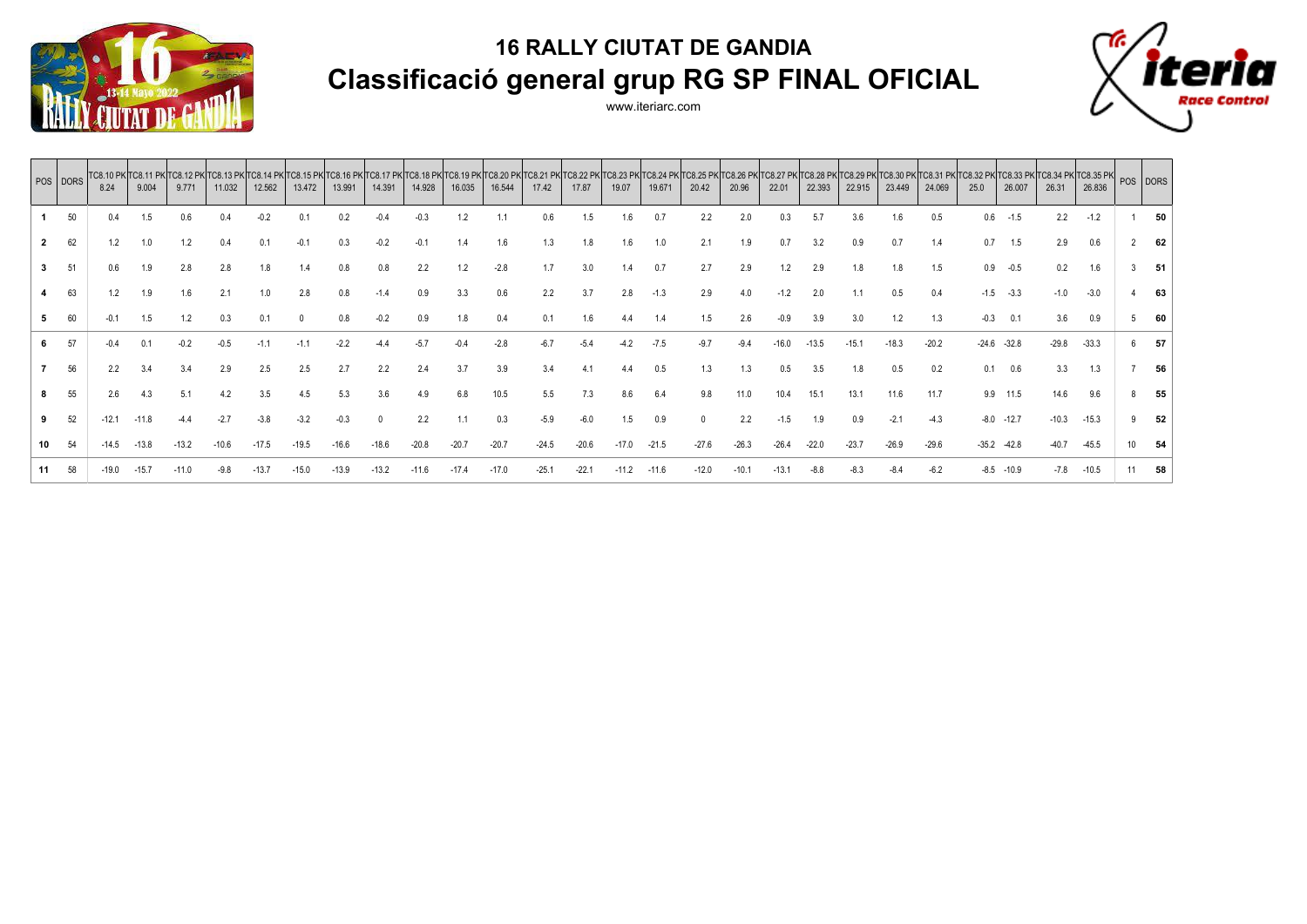

www.iteriarc.com

*PEGO 1 XALÓ 1*



|    | POS DORS | PILOT                                | COPILOT                               | <b>VEHICLE</b>      | <b>CL</b> | GR     | PEN   TOTAL | 1.103 | 1.804 | 2.605  | 3.162 | 3.998 | 5.023 | 6.886 | 7.68   | TC1.1 PKTC1.2 PKTC1.3 PKTC1.4 PKTC1.5 PKTC1.6 PKTC1.7 PKTC1.8 PKTC1.9 PKTC1.10 PKTC1.11 PKTC1.12 PKTC2.1 PKTC2.2 PKTC2.2 PKTC2.3 PKTC2.5 PKTC2.5 PKTC2.6 PKTC2.7 PK   POS   DORS<br>8.4 | 9.405  | 10.637  | 11.473 | 1.378  | 1.838  | 2.613  | 3.188  | 4.065  | 5.625  | 6.472  |    |        |
|----|----------|--------------------------------------|---------------------------------------|---------------------|-----------|--------|-------------|-------|-------|--------|-------|-------|-------|-------|--------|-----------------------------------------------------------------------------------------------------------------------------------------------------------------------------------------|--------|---------|--------|--------|--------|--------|--------|--------|--------|--------|----|--------|
|    |          | V. RAMOS CAPLLIURE                   | A. GONZÁLEZ LÓPEZ                     | <b>BMW 325iX</b>    | RG        | RG-55  | 105.1       | 4.7   |       |        | 1.3   |       | 1.2   |       |        |                                                                                                                                                                                         | 0.3    | 0.9     |        |        |        |        |        |        |        | $-1.1$ |    | 70     |
| 2  | 68       | A. CUETO JIMÉNEZ                     | J. CLEMENTE GARCIA                    | FORD SIERRA 2.0i S  | RG        | RG-55  | 115.5       | 4.7   | 2.6   | 2.0    | 1.8   |       |       | 1.8   | 2.0    | 1.6                                                                                                                                                                                     | 0.9    | 0.6     | 0.5    |        |        |        |        | -1.0   |        | $-0.8$ |    | 68     |
|    | 65       | J. CERVERA MIGUEL                    | C. PINEDA CORDERO                     | VW GOLF GTI         | RG        | RG-55  | 122.7       | 2.3   | 1.9   | 1.5    | 1.5   | 0.9   |       | 1.6   | 1.4    | 1.2                                                                                                                                                                                     | 0.5    | 0.2     |        | $-1.0$ | $-1.3$ | $-1.2$ | -1.6   | $-1.3$ | $-1.0$ | $-1.3$ |    | 65     |
|    | 69       | J. LUQUE BARRAZA                     | M. L. VILLEGAS MESA                   | CITROËN VISA GTI    | RG        | RG -55 | 158.7       | 3.0   |       |        |       |       |       | -0.9  | $-1.0$ | $-0.7$                                                                                                                                                                                  | $-1.8$ | $-1.9$  | $-2.3$ | $-1.3$ |        |        |        |        |        | $-0.7$ |    | 69     |
|    |          | D. MUGURUZA GARCIA                   | L. DOMINGO MORENO                     | PORSCHE 911 CARRERA | RG        | RG -55 | 175.8       | 3.4   | 1.6   |        | 1.2   |       |       |       | 16.2   |                                                                                                                                                                                         | 0.1    | 0.5     | 0.5    | $-1.1$ |        |        | $-1.2$ | $-0.7$ | $-1.5$ | $-1.1$ |    | 64     |
|    |          | F.J. MATARREDONA SOLER J. ROCA MARTÍ |                                       | FORD CAPRI 2000     | RG        | RG-55  | 180.0       | 2.9   | 3.2   |        | 0.9   |       |       |       |        | 1.0                                                                                                                                                                                     | 0.6    |         |        |        |        |        |        |        |        | $-1.3$ |    | 66     |
|    | -67      | A. TEROL GONZAGA                     | E. TEROL NAVARRO                      | RENAULT 4L          | RG        | RG-55  | 226.9       | 4.8   | 2.8   | 2.0    | 2.4   |       |       |       | 2.4    | 2.4                                                                                                                                                                                     | 0.6    | 0.6     |        |        |        |        |        |        |        | 1.0    |    | 67     |
|    |          | J. SORIANO ADAM                      | L. PÉREZ ALBERO                       | AUDI 90 2.3         | RG        | RG -55 | 303.7       | 3.0   |       | $-3.7$ |       |       |       |       | $-2.8$ | $-3.7$                                                                                                                                                                                  | 0.7    |         | 0.5    | 0.3    |        |        |        | $-1.0$ | 3.0    | 1.8    | 8  | 73     |
| 9  |          | A. PASCUAL FLORES                    | L. CASTELLÓ PALACIOS                  | OPEL CORSA 1.6 GSI  | RG        | RG-55  | 688.2       | 5.5   | 1.0   |        | 0.5   |       |       | 1.2   | 4.7    | 3.2                                                                                                                                                                                     |        |         |        |        |        |        |        | 16.5   | 14.4   | 20.5   |    | $9$ 71 |
| 10 |          | J.V. MARTINEZ ALCÁZAR                | M.A. ZAHONERO ALAPONT OPEL ASCONA 1.8 |                     | RG        | RG-55  | 2568.4      | 4.6   | 0.8   | 0.3    |       |       | 0.7   |       | 1.5    | 1.4                                                                                                                                                                                     | 0.5    | $0.5\,$ | 0.5    |        |        |        |        | -1.8   | 0.7    | 261.3  | 10 | 72     |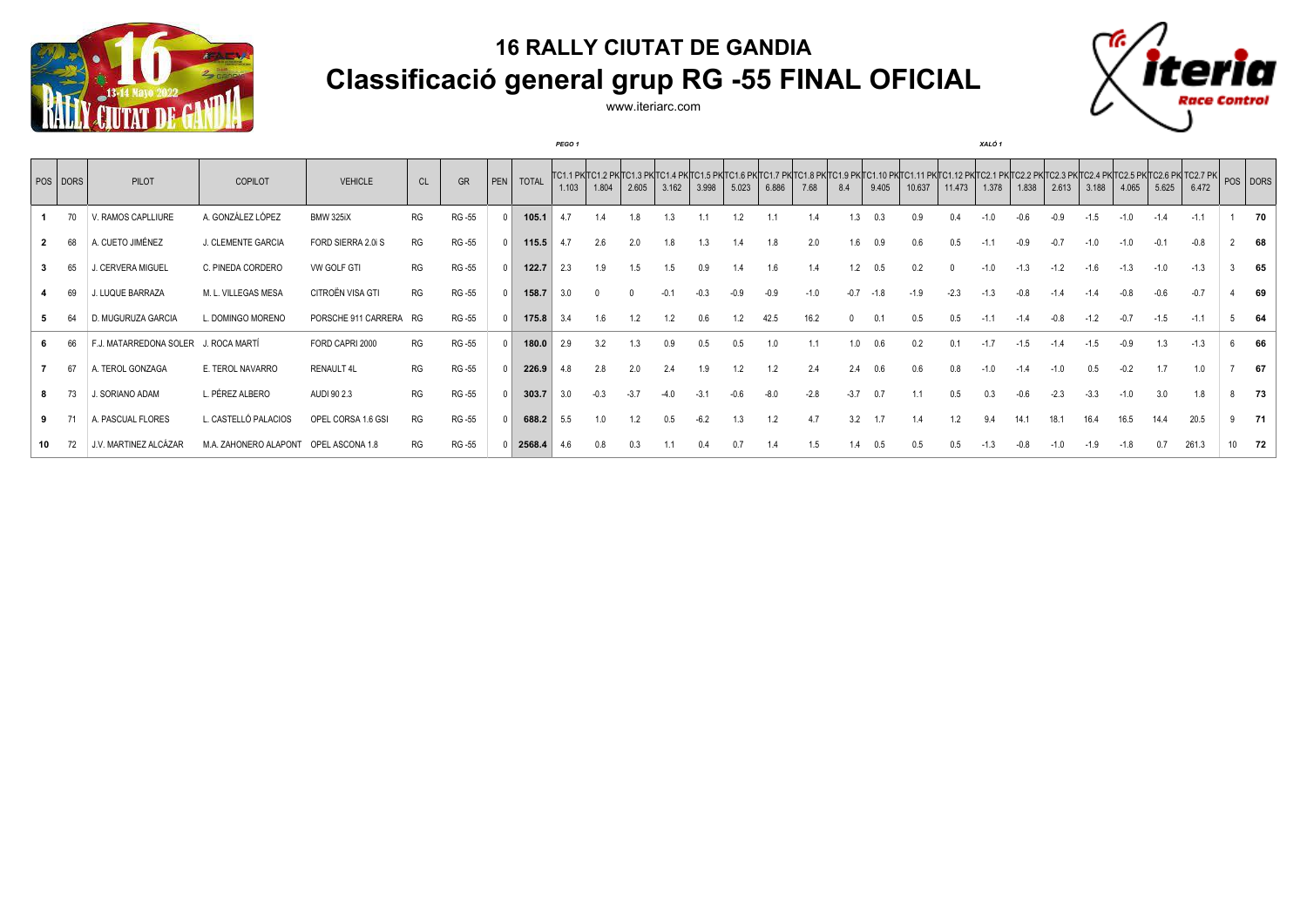



|    |          |                     |                                    |        |       |        |        |        |        |        | <b>PEGO 2</b> |       |       |       |       |      |       |                              |       |       |                |       |        |       | XALO 2 |       |       |       |       |       |       |                                                       |     |
|----|----------|---------------------|------------------------------------|--------|-------|--------|--------|--------|--------|--------|---------------|-------|-------|-------|-------|------|-------|------------------------------|-------|-------|----------------|-------|--------|-------|--------|-------|-------|-------|-------|-------|-------|-------------------------------------------------------|-----|
|    | POS DORS | $TC2.8$ PK<br>7.043 | <b>TC2.9 PK TC2.10 PK</b><br>7.753 | 8.655  | 9.245 | 10.117 | 11.946 | 12.826 | 14.087 | 14.736 | 1.062         | 1.544 | 1.908 | 2.703 | 3.649 | 4.03 | 4.331 | TC3.7 PK TC3.8 PK 1<br>4.511 | 5.839 | 6.984 | TC3.1<br>7.864 | 9.085 | 10.066 | 10.91 | 1.363  | 1.826 | 2.587 | 3.258 | 4.035 | 5.595 | 6.453 | (C4.5 PK TC4.6 PK TC4.7 PK TC4.8 PK POS DORS<br>7.039 |     |
|    |          | -1.5                |                                    |        |       |        |        |        |        |        |               |       |       |       |       |      |       |                              |       |       |                |       |        |       |        |       |       |       |       |       | 1.5   | 0.4                                                   | 70  |
|    | 68       | $-1.0$              | $-1.1$                             | $-1.4$ |       |        |        |        |        |        |               |       |       |       |       |      |       |                              |       |       |                |       |        |       |        |       |       |       |       |       |       |                                                       | 68  |
|    | 65       |                     | -0.9                               | $-1.1$ |       |        |        |        |        |        |               |       |       |       |       |      |       |                              |       |       |                |       |        |       |        |       |       |       |       |       |       | 0.8                                                   | 65  |
|    |          |                     |                                    |        |       |        |        |        |        |        |               |       |       |       |       |      |       |                              |       |       |                |       |        |       |        |       |       |       |       |       | 2.2   |                                                       | 69  |
|    | 64       |                     |                                    |        |       |        |        |        |        |        |               |       |       |       |       |      |       |                              |       |       |                |       |        |       |        |       |       |       |       |       |       | 0.3                                                   | 64  |
|    |          |                     |                                    |        |       |        |        |        |        |        |               |       |       | 2.8   |       |      |       |                              |       |       |                |       |        |       |        |       |       |       |       |       |       |                                                       | 66  |
|    | 67       |                     |                                    |        |       |        |        |        |        |        |               |       |       | 2.6   |       |      |       |                              |       |       |                |       | 0.6    | 0.6   |        |       |       |       |       |       |       |                                                       | 67  |
|    |          |                     |                                    | $-2.5$ |       |        |        |        |        |        |               |       |       |       |       |      |       |                              |       |       |                | I.9   |        |       |        |       |       |       |       |       |       | $-0.7$                                                | 73  |
|    |          |                     | 28.5                               | 32.0   | 28.7  |        |        |        |        |        |               |       |       | 5.8   |       |      |       |                              |       |       |                | 3.6   |        |       |        |       |       |       |       |       |       | 0.7                                                   | -71 |
| 10 |          |                     |                                    |        |       |        |        |        |        |        |               |       |       |       |       |      |       |                              |       |       |                |       |        |       |        |       |       |       |       |       |       |                                                       | 72  |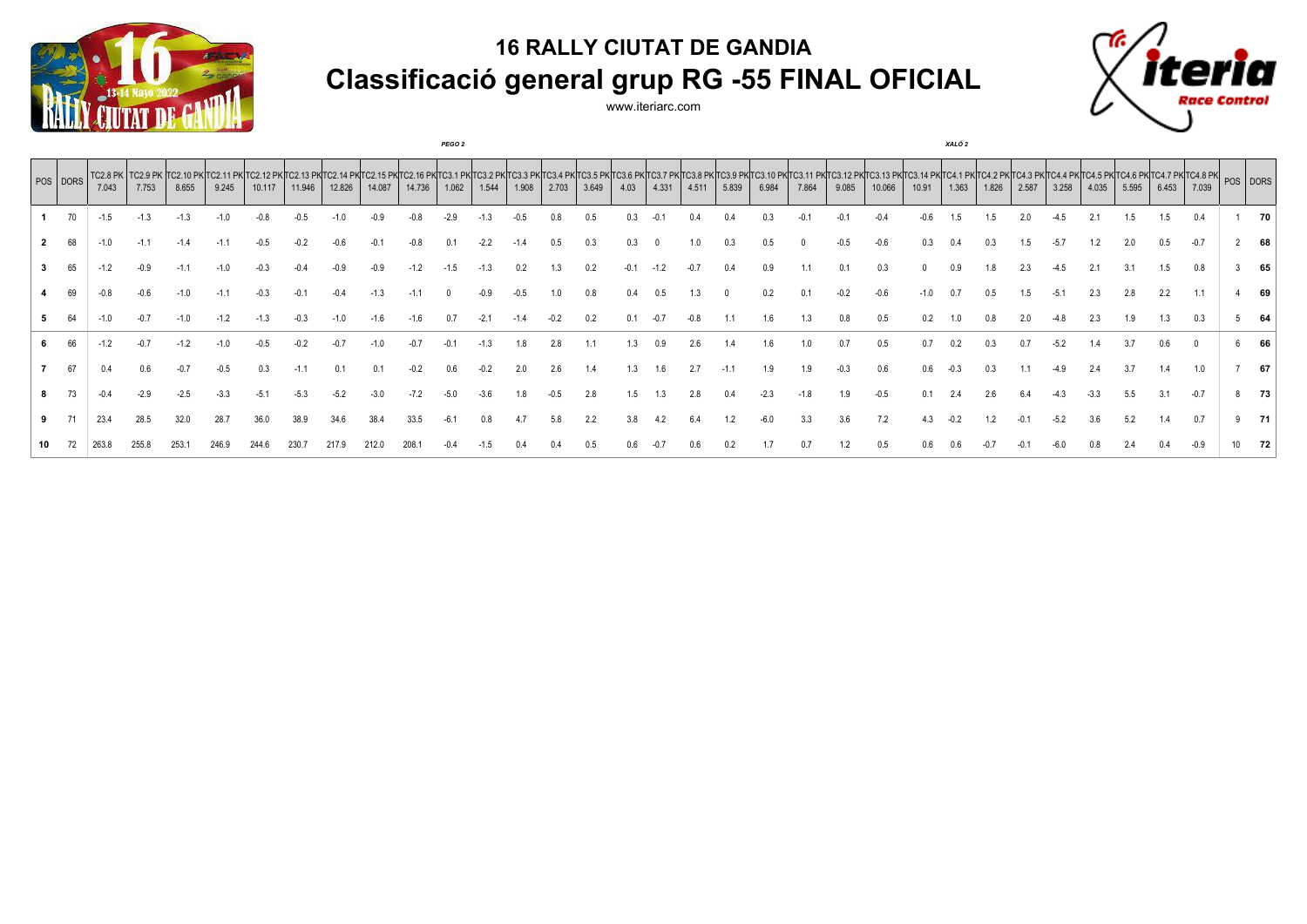

www.iteriarc.com

*PEGO 3*



|    | POS DORS | 7.733 | TC4.9 PK TC4.10 PK<br>8.646 | 9.235 | 10.121 | 11.976 | 12.846 | TC4.15 PK<br>13.451 | TC4.16 PK<br>14.231 | <b>TC4.17 PK</b><br>14.932 | TC5.1 PK<br>1.007 | <b>TC5.2 PK</b><br>1.332 | TC5.3 PK<br>1.58 | <b>TC5.4 PK</b><br>1.713 | <b>TC5.5 PK</b><br>2.18 | <b>TC5.6 PK</b><br>3.016 | <b>TC5.7 PK</b><br>4.155 | <b>TC5.8 PK</b><br>4.432 | <b>TC5.9 PK</b><br>4.616 | TC5.10 PK<br>5.065 | TC5.11 PK<br>5.816 | <b>TC5.12 PK</b><br>6.382 | TC5.13 PK<br>7.23 | TC5.14 PK<br>8.087 | <b>TC5.15 PK</b><br>8.817 | <b>TC5.16 PK</b><br>10.358 | $\cdot$   TC5.17 PK   POS   DORS  <br>11.193 |    |
|----|----------|-------|-----------------------------|-------|--------|--------|--------|---------------------|---------------------|----------------------------|-------------------|--------------------------|------------------|--------------------------|-------------------------|--------------------------|--------------------------|--------------------------|--------------------------|--------------------|--------------------|---------------------------|-------------------|--------------------|---------------------------|----------------------------|----------------------------------------------|----|
|    | 70       | 1.6   |                             | 0.2   |        | -1.3   | -1.3   |                     | 0.1                 | 1.5                        |                   | -0.2                     |                  |                          |                         |                          |                          |                          | 2.0                      |                    |                    | 0.6                       |                   |                    | 0.6                       |                            | $-0.5$                                       | 70 |
|    |          |       |                             |       |        |        |        |                     | -0.5                |                            |                   |                          |                  |                          |                         |                          |                          |                          |                          |                    | 0.6                |                           |                   |                    |                           |                            |                                              | 68 |
|    | 65       |       |                             | 0.5   |        |        | $-1.7$ | 2.3                 | -0.5                |                            |                   | 0.6                      | D.5              |                          |                         |                          |                          |                          |                          | 0.9                |                    | 1.0                       | 0.8               |                    |                           |                            | 0.6                                          | 65 |
|    | 69       |       |                             |       |        |        | $-1.1$ |                     |                     |                            |                   |                          |                  |                          |                         |                          |                          |                          |                          |                    |                    |                           | 0.8               |                    |                           |                            |                                              | 69 |
|    |          |       |                             |       |        |        |        |                     |                     |                            |                   |                          |                  |                          |                         |                          |                          |                          |                          |                    |                    |                           |                   |                    |                           |                            |                                              | 64 |
|    |          |       |                             |       |        |        |        |                     |                     |                            |                   |                          |                  |                          |                         |                          |                          |                          |                          |                    |                    | 1.6                       |                   |                    | 0.8                       |                            |                                              | 66 |
|    | 67       |       |                             |       |        |        | -1.3   | 1.4                 |                     |                            |                   | 3.0                      | 1.3              | 2.8                      |                         | 2.1                      |                          |                          | 3.6                      |                    |                    | 3.9                       | 2.1               |                    |                           |                            |                                              | 67 |
|    |          |       |                             |       |        |        | 1.8    | 1.6                 | 1.4                 | 2.5                        | -6.3              |                          |                  |                          |                         |                          |                          | 3.6                      | 5.b                      |                    |                    |                           | $-1.8$            |                    |                           |                            | $-1.2$                                       | 73 |
| 9. |          | 0.5   |                             |       |        |        | -2.8   |                     |                     |                            | 2.6               | 3.3                      | 2.4              | 3.3                      |                         |                          | 2.9                      | 6.2                      | 7.7                      |                    |                    | 2.0                       |                   |                    | 0.9                       |                            | 0.4                                          | 71 |
| 10 |          |       |                             |       |        |        |        |                     |                     |                            |                   |                          |                  |                          |                         |                          |                          |                          |                          |                    |                    |                           |                   |                    |                           |                            |                                              | 72 |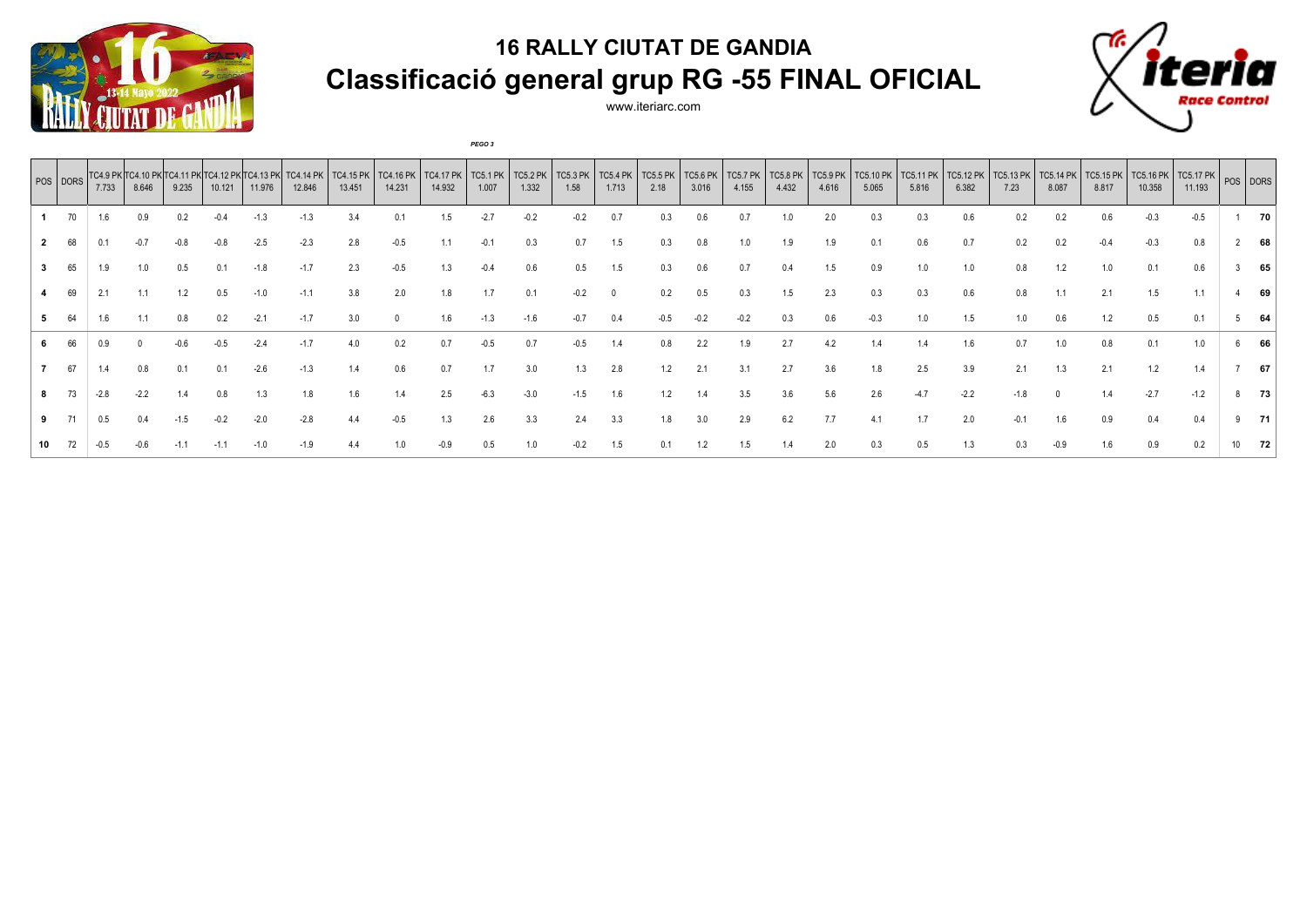



|    |          |       | PEGO_VALL_D_EBO                     |       |       |       |       |       |       |        |        |                                                                                             |        | VALL_D_EBO     |       |       |      |       |       |       |       |       |       | LES VALLS                                                   |       |       |       |       |       |       |       |       |                                              |    |
|----|----------|-------|-------------------------------------|-------|-------|-------|-------|-------|-------|--------|--------|---------------------------------------------------------------------------------------------|--------|----------------|-------|-------|------|-------|-------|-------|-------|-------|-------|-------------------------------------------------------------|-------|-------|-------|-------|-------|-------|-------|-------|----------------------------------------------|----|
|    | POS DORS | 1.209 | TC6.1 PK TC6.2 PK TC6.3 PK<br>1.807 | 2.955 | 4.054 | 5.333 | 6.658 | 7.937 | 8.886 | 10.292 | 11.209 | PKITC6.11 PKITC6.12 PKITC7.1 PKITC7.2 PKITC7.3 PKITC7.4 PKITC7.5 PKITC7.6 PKITC7.7<br>12.52 | 13.695 | 1.686          | 2.639 | 3.511 | 4.17 | 4.908 | 5.665 | 6.416 | 7.526 | 8.123 | 8.985 | TC7.10 PK TC8.1 PK TC8.2 PK TC8.3 PK  <sup>-</sup><br>1.335 | 1.599 | 2.256 | 2.755 | 3.872 | 4.785 | 5.096 | 5.709 | 7.151 | PKTC8.8 PKTC8.9 PKTC8.10 PK POS DORS<br>8.24 |    |
|    |          | -0.3  |                                     |       | 1.0   |       |       |       | 0.8   |        |        |                                                                                             | 0.3    | 0.             | J.5   |       |      |       |       |       |       |       |       | -0.                                                         | 0.9   | 0.5   |       |       |       |       |       | 0.5   | 0.5                                          | 70 |
|    |          | 0.5   |                                     |       | 1.5   |       |       |       |       |        |        |                                                                                             |        | 0.5            |       | 0.9   |      |       |       |       |       |       |       |                                                             |       |       |       |       |       |       |       |       | $-0.6$                                       | 68 |
|    |          |       |                                     |       |       |       |       |       |       |        |        | 1.0                                                                                         |        |                |       |       |      |       |       |       |       |       |       |                                                             |       |       |       |       |       |       |       |       | 0.1                                          | 65 |
|    |          |       |                                     |       |       |       |       | - q   |       |        |        |                                                                                             |        | 0.8            | 0.8   |       |      |       |       |       |       |       |       |                                                             |       |       |       |       | n :   |       |       |       | $-0.5$                                       | 69 |
|    |          |       |                                     |       |       |       |       |       |       |        |        |                                                                                             |        |                |       |       |      |       |       |       |       |       |       |                                                             |       |       |       |       |       |       |       |       | 0.8                                          | 64 |
|    |          |       |                                     |       |       |       |       |       |       |        | 0.5    |                                                                                             |        |                |       | l hi  |      |       |       |       |       | ) h   |       |                                                             |       |       | l 5   |       |       |       |       | 0.9   | 0.9                                          | 66 |
|    | 67       |       |                                     | 0.6   |       | 0.6   |       |       |       |        | 0.7    |                                                                                             |        | $\mathfrak{b}$ |       | 2.2   |      |       |       |       |       |       |       | 0.2                                                         |       |       |       |       |       |       | 2.4   | 2.3   | 2.4                                          | 67 |
|    |          |       |                                     |       | 2.0   |       |       |       | 0.6   | 2.8    | 0.9    |                                                                                             |        |                | 1.5   |       |      |       |       |       |       |       |       |                                                             |       |       |       |       |       |       | 2.5   |       | 2.1                                          | 73 |
|    |          |       |                                     |       |       |       | 2.6   |       |       | 5.8    | 2.2    | 0.6                                                                                         |        |                |       |       |      |       |       |       |       |       |       | 0.9                                                         | 2.3   |       |       |       |       |       | 2.2   | 1.3   | 2.5                                          | 71 |
| 10 |          |       |                                     |       |       |       |       |       |       |        |        |                                                                                             |        |                |       |       |      |       |       |       |       |       |       |                                                             |       |       |       |       |       |       |       |       |                                              | 72 |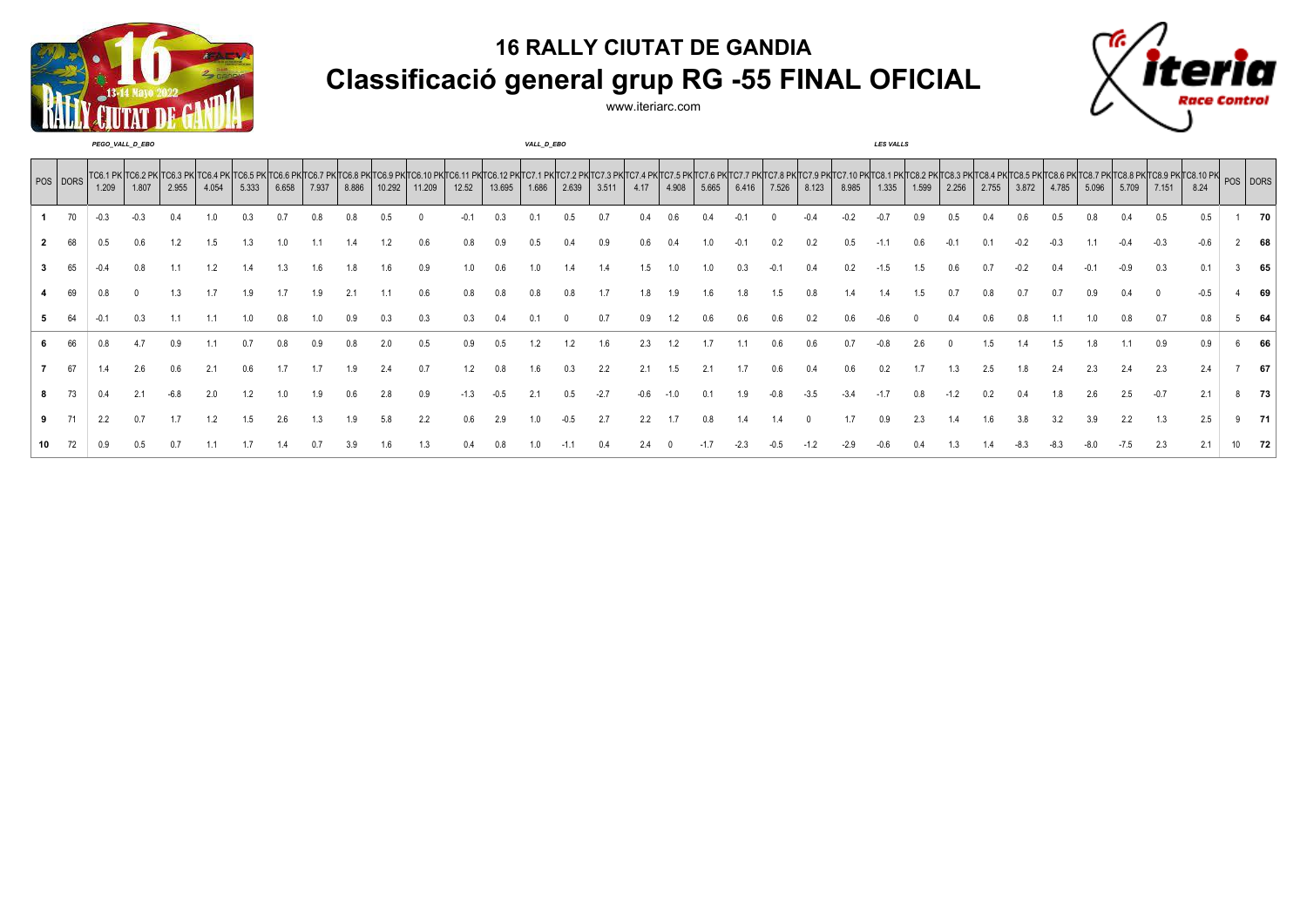



|                | POS DORS | 9.004  | TC8.11 PK TC8.12 PK<br>9.771 | <b>TC8.13 PK</b><br>11.032 | 12.562 | 13.472 | 13.991 | 14.391 | TC8.18 PK TC8.19 PKT<br>14.928 | 16.035 | <b>C8.20 PK</b><br>16.544 | <b>TC8.21 PK</b><br>17.42 | TC8.22 PK<br>17.87 | 19.07   | TC8.23 PK TC8.24 PK<br>19.671 | <b>FC8.25 PK TC8.26 PK</b><br>20.42 | 20.96 | <b>TC8.27</b><br>22.01 | C8.28 PK 1<br>22.393 | <b>TC8.29 PK</b><br>22.915 | <b>C8.30</b><br>23.449 | 24.069 | TC8.31 PK TC8.32 PK<br>25.0 | <b>TC8.33 PK</b><br>26.007 | $\chi$ TC8.34 PK TC8.35 PK POS DORS<br>26.31 | 26.836 |    |     |
|----------------|----------|--------|------------------------------|----------------------------|--------|--------|--------|--------|--------------------------------|--------|---------------------------|---------------------------|--------------------|---------|-------------------------------|-------------------------------------|-------|------------------------|----------------------|----------------------------|------------------------|--------|-----------------------------|----------------------------|----------------------------------------------|--------|----|-----|
|                |          | 0.7    | 0.4                          | 0.2                        | -0.    |        |        |        |                                |        |                           | 0.3                       | 0.8                |         | 0.6                           | 0.6                                 |       |                        | 0.6                  |                            | 0.6                    | 0.5    | $0.2\,$                     |                            |                                              | $-0.1$ |    | 70  |
| $\overline{2}$ | 68       | $-0.1$ | $-0.1$                       | $-0.1$                     | $-0.8$ | $-0.8$ | $-1.1$ | $-1.4$ | $-0.9$                         | 0.3    | $-0.4$                    | $-0.3$                    | 1.4                | 0.2     | 0.6                           | 0.3                                 | 1.2   | $-0.2$                 | 1.9                  | -0.6                       |                        | $-0.3$ | $-0.1$                      | 1.1                        | 2.2                                          | 0.1    |    | 68  |
| 3              | 65       | 1.0    | 0.1                          | 0.2                        | 0.1    | 0.3    | $-0.5$ | $-1.0$ | $-1.2$                         | 0.3    | $-0.2$                    | 0.3                       | 0.9                | 0.7     | 0.6                           | 0.8                                 | 0.9   | 0.2                    | 1.6                  | 0.2                        |                        | 0.3    | 0.1                         | 0.2                        | 0.9                                          | 0.3    |    | 65  |
|                | 69       | $-0.5$ | $-0.9$                       | $-1.4$                     | $-1.3$ | $-1.0$ | $-2.0$ | $-2.0$ | $-1.7$                         | $-0.4$ | $-1.6$                    | $-1.0$                    | $-0.4$             | $-1.6$  | $-1.5$                        | $-1.2$                              | -0.9  | $-2.1$                 | $-1.7$               | $-2.0$                     | $-2.0$                 | $-2.3$ | $-3.1$                      | $-2.6$                     | $-2.4$                                       | $-5.2$ |    | 69  |
| 5              | 64       | 0.9    | 0.9                          | 0.2                        | 0.2    | 0.6    | $-0.6$ | $-0.7$ | 0.2                            | 0.8    | 0.4                       | 0.6                       | 1.2                | 0.6     | 0.8                           | 1.6                                 | 1.5   | 0.6                    |                      | 1.1                        | 0.9                    | 1.2    | 0.4                         | 1.6                        | 0.4                                          | 0.1    |    | 64  |
| 6              | 66       | 1.7    | 1.1                          | 1.5                        | 1.2    |        | 0.5    | 0.7    | 0.8                            | 2.2    | 2.3                       | 1.9                       | 2.8                | 2.2     | 2.5                           | 2.8                                 | 2.5   | 1.9                    | 3.7                  | 1.5                        | 2.2                    | 2.3    | 1.8                         | 1.8                        | 1.9                                          | 1.2    |    | 66  |
|                | 67       | 3.0    | 2.5                          | 2.5                        | 1.4    | 2.4    | 1.1    | 1.1    |                                | 2.6    | 0.5                       | 1.7                       | 3.5                | 3.2     | 2.4                           |                                     | 3.6   | 2.2                    | 3.4                  | 3.4                        | 4.9                    | 2.8    | 1.5                         | 2.7                        | 2.8                                          | 1.8    |    | 67  |
| 8              | 73       | 0.9    | 1.6                          | 0.5                        | 0.4    | 0.3    | 1.8    | 2.0    | 3.2                            | 2.3    | 2.9                       | -4.5                      | 5.2                | 8.2     | 4.2                           | 1.6                                 | 1.3   | $-1.1$                 | 1.3                  | 2.0                        | 1.5                    | $-0.3$ | $-3.0$                      | $-3.5$                     | $-2.6$                                       | $-2.0$ |    | 73  |
| 9              |          | 2.6    | 2.7                          | 2.5                        | 2.6    | 3.0    | 1.5    | 1.1    | 0.9                            | 3.3    | 2.0                       | 2.8                       | 3.4                | $0.8\,$ | 3.0                           | 3.3                                 | 3.8   | 2.5                    | 2.6                  | 1.6                        | 0.8                    | 2.2    | 1.4                         | 0.5                        | 1.7                                          | $-6.8$ |    | -71 |
| 10             | 72       | 3.8    | 1.5                          | 2.1                        | 0.9    | 1.5    | 0.9    | 0.3    |                                | 3.4    | 2.5                       | 1.2                       | 1.8                | 0.4     | 0.2                           | 1.6                                 | 1.5   | $-1.3$                 | 2.1                  | $-1.4$                     | 0.8                    | 1.1    | 0.2                         |                            | 1.5                                          | $-0.6$ | 10 | 72  |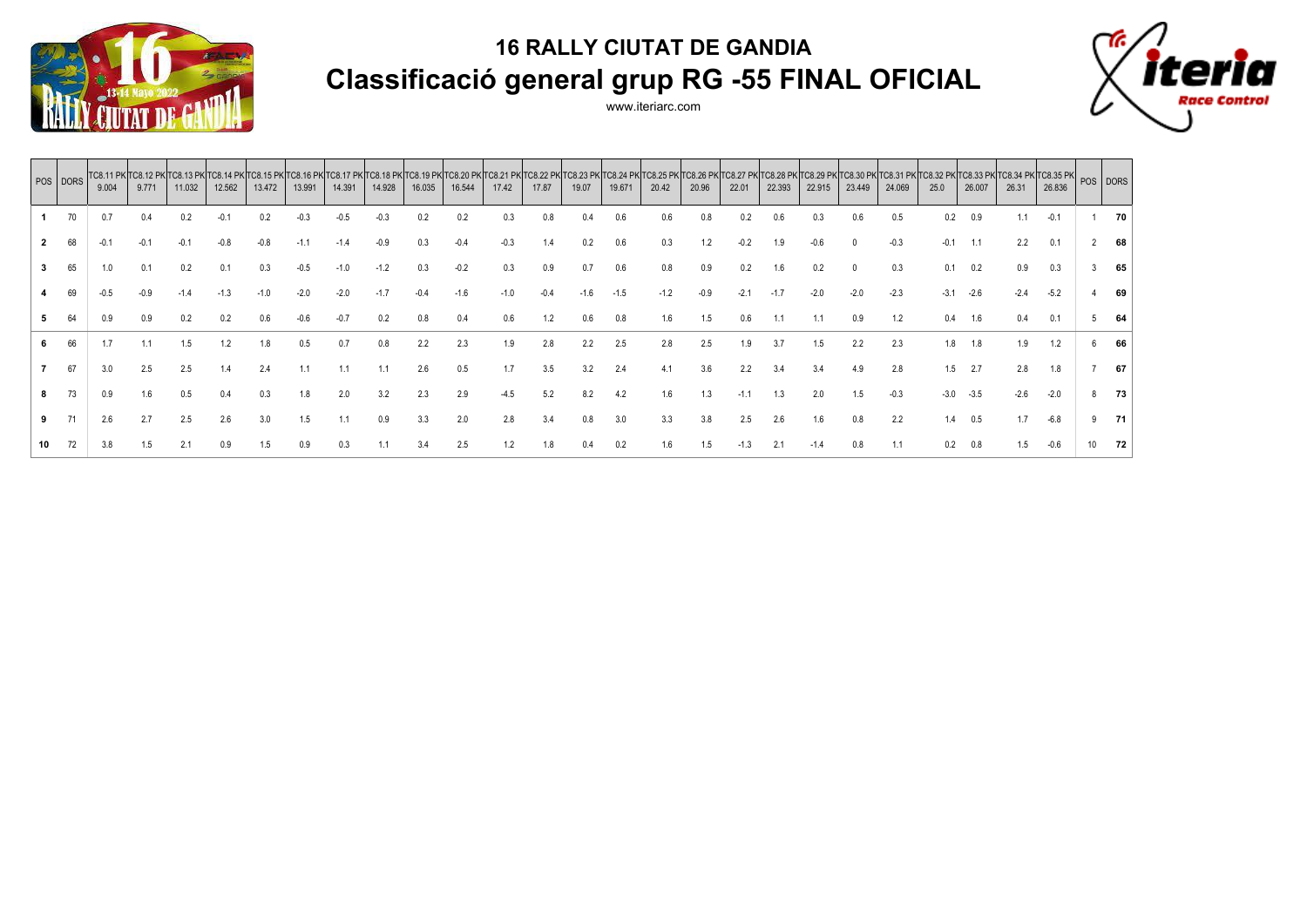



|          |                   |                    |                 |           |       |     |        | <b>PEGO 1</b> |       |        |                                                           |       |        |         |         |             |          |        |        | XALO 1 |        |        |       |       |       |                                                                                                                   |          |    |
|----------|-------------------|--------------------|-----------------|-----------|-------|-----|--------|---------------|-------|--------|-----------------------------------------------------------|-------|--------|---------|---------|-------------|----------|--------|--------|--------|--------|--------|-------|-------|-------|-------------------------------------------------------------------------------------------------------------------|----------|----|
| POS DORS | PILOT             | <b>COPILOT</b>     | <b>VEHICLE</b>  | <b>CL</b> | GR    | PEN | TOTAL  | 1.103         | 1.804 | 2.605  | : TC1.4 PK TC1.5 PK TC1.6 PK TC1.7 PK TC1.8 PK T<br>3.162 | 3.998 | 5.023  | 6.886   | 7.68    | 8.4         | 9.405    | 10.637 | 11.473 | 1.378  | 1.838  | 2.613  | 3.188 | 4.065 | 5.625 | . TC1.9 PK TC1.10 PK TC1.11 PK TC1.12 PK TC2.1 PK TC2.2 PK TC2.3 PK TC2.4 PK TC2.5 PK TC2.6 PK TC2.7 PK <br>6.472 | POS DORS |    |
|          | . JORDÀ SANTACREU | J.R. JIMÉNEZ LÓPEZ | FERRARI 308 GTB | RG        | RG CL | 30  |        | 838.5 28.3    | 33.9  | 25.1   | 22.1                                                      | 13.5  | 20.8   | -4.6    | -7.7    |             | -9.4 8.9 | 0.1    | -0.5   | 2.8    | $-0.1$ | $-2.5$ | -6.6  | 0.3   | -0.7  | $-1.4$                                                                                                            |          | 75 |
|          | J. SANCHIS LLOPIS | D. DUEÑAS MOYA     | VW GOLF GTI     | RG.       | RG CL |     | 1345.5 | 1.9           | 4.0   | $-2.3$ |                                                           | -67   | $-1.8$ | $-11.8$ | $-20.0$ | -25.1 -29.3 |          | -34.6  | -23.4  | 4.6    | 5.8    | 12.6   | 17.4  | 19.7  | 33.6  | 42.6                                                                                                              |          | 74 |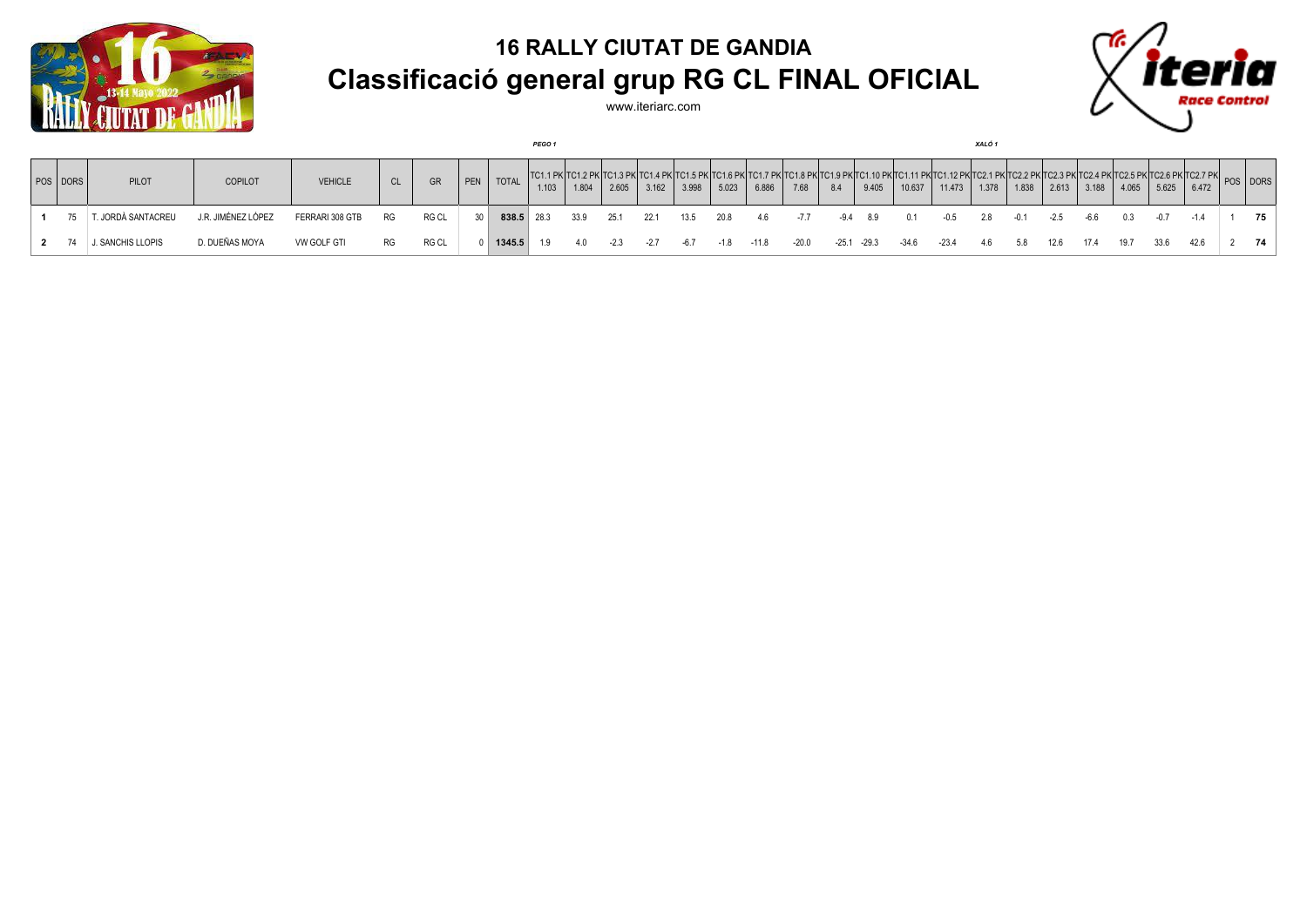



|                       |                  |        |       |       |        |        |                                                                                                                                                                                                                                          |        |        | <b>PEGO 2</b> |        |        |       |       |      |       |                             |       |         |         |       |        |        | XALO 2 |       |       |        |        |       |       |       |          |    |
|-----------------------|------------------|--------|-------|-------|--------|--------|------------------------------------------------------------------------------------------------------------------------------------------------------------------------------------------------------------------------------------------|--------|--------|---------------|--------|--------|-------|-------|------|-------|-----------------------------|-------|---------|---------|-------|--------|--------|--------|-------|-------|--------|--------|-------|-------|-------|----------|----|
| POS DORS <sup>"</sup> | 7.043            | 7.753  | 8.655 | 9.245 | 10.117 | 11.946 | C2.10 PK TC2.11 PK TC2.12 PK TC2.13 PK TC2.14 PK TC2.15 PK TC2.16 PK TC3.1 PK TC3.2 PK TC3.3 PK TC3.4 PK TC3.5 PK TC3.6 PK TC3.7 PK TC3.8 PK TC3.8 PK TC3.9 PK TC3.9 PK TC3.7 PK TC3.8 PK TC3.7 PK TC3.8 PK TC3.7 PK TC3.7 PK <br>12.826 | 14.087 | 14.736 | 1.062         | 1.544  | 1.908  | 2.703 | 3.649 | 4.03 | 4.331 | 4.511                       | 5.839 | 6.984   | 7.864   | 9.085 | 10.066 | 10.91  | 1.363  | 1.826 | 2.587 | 3.258  | 4.035  | 5.595 | 6.453 | 7.039 | POS DORS |    |
|                       | $1 \t 75 \t 3.4$ | $-4.2$ | 2.3   |       | $-0.2$ | $-5.4$ | -10.2                                                                                                                                                                                                                                    | 9.2    | 12.0   | $\mathbf{0}$  | $-1.1$ | 1.3    | 0.9   | - 4.6 |      |       | 5.4 4.8 6.2 2.7 -4.0        |       |         | 6.8     | 9.4   | 0.8    | $-1.2$ | 3.8    | 8.7   | 12.1  | $-1.3$ | $-2.1$ | 8.7   |       |       |          | 75 |
| 2 74                  | 473              | 53.8   | 63.2  | 65.9  | 75.1   | 82.5   | 84.2                                                                                                                                                                                                                                     | 88.1   | 95.5   | -5.8          | $-5.5$ | $-2.6$ | -10.6 | -11.6 |      |       | $-8.9$ $-5.3$ $-2.9$ $-2.9$ |       | $-11.1$ | $-13.7$ | -3.9  |        | $-3.8$ | 19     | 0.2   | 3.7   | -8.4   | $-7.3$ | $-18$ |       |       |          | 74 |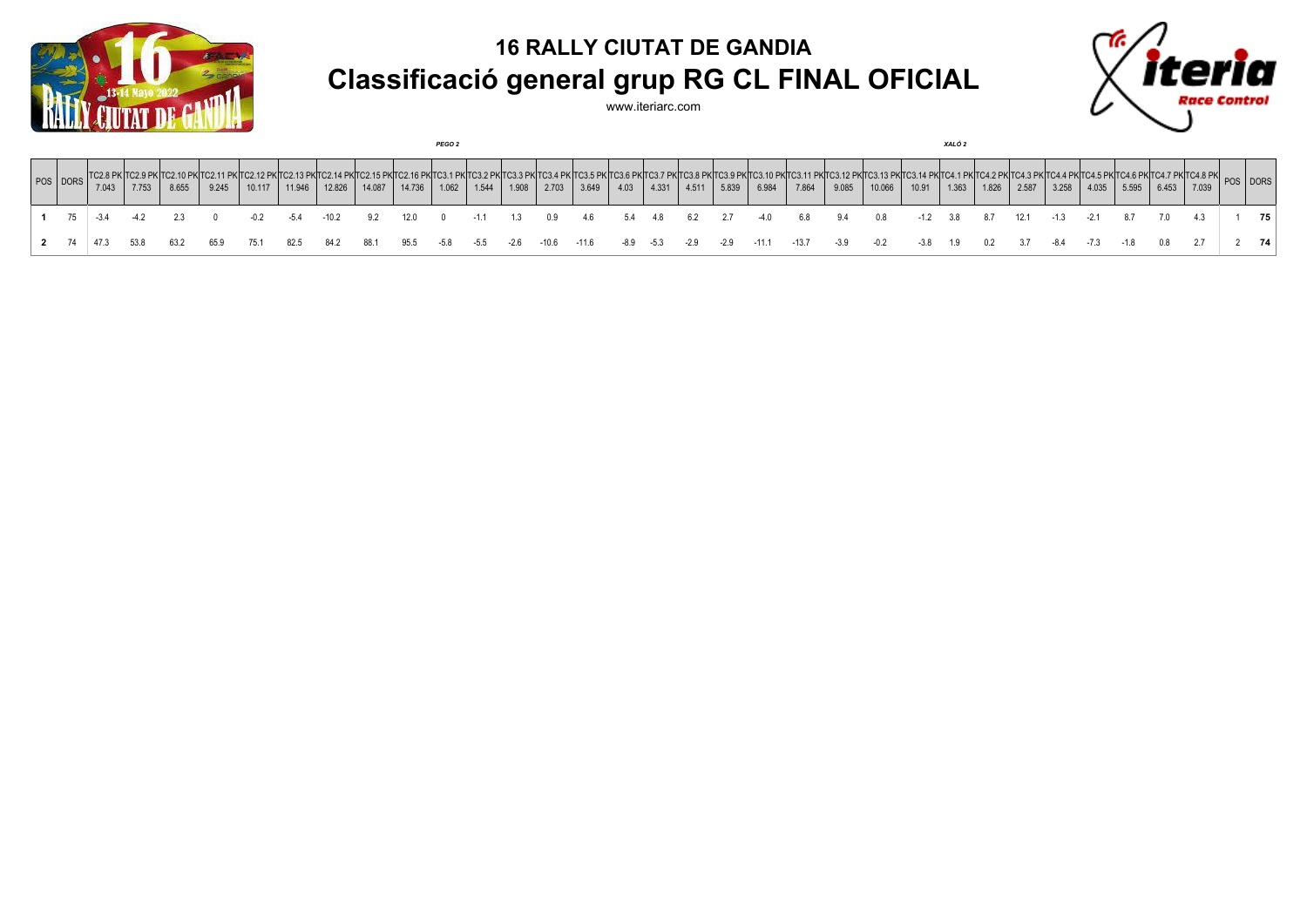

www.iteriarc.com

*PEGO 3*



| POS DORS <sup>"</sup> | 7.733  | 8.646  | 9.235 | 10.121 | 11.976 | 12.846 | 13.451 | TC4.15 PK   TC4.16 PK   TC4.17 PK   TC5.1 PK   TC5.2 PK  <br>14.231 | 14.932 | 1.007  | 1.332  | <b>TC5.3 PK</b><br>1.58 | $TC5.4$ PK $\parallel$<br>1.713 | TC5.5 PK   TC5.6 PK   TC5.7 PK  <br>2.18 | 3.016  | 4.155  | <b>TC5.8 PK</b><br>4.432 | $\vert$ TC5.9 PK $\vert$<br>4.616 | TC5.10 PK  <br>5.065 | TC5.11 PK  <br>5.816 | $TCS.12$ PK<br>6.382 | <b>TC5.13 PK</b><br>7.23 | 8.087  | 8.817  | TC5.14 PK   TC5.15 PK   TC5.16 PK   TC5.17 PK  <br>10.358 | 11.193 | POS DORS |    |
|-----------------------|--------|--------|-------|--------|--------|--------|--------|---------------------------------------------------------------------|--------|--------|--------|-------------------------|---------------------------------|------------------------------------------|--------|--------|--------------------------|-----------------------------------|----------------------|----------------------|----------------------|--------------------------|--------|--------|-----------------------------------------------------------|--------|----------|----|
|                       |        |        |       | 0.5    |        | -47    |        |                                                                     |        |        | 15.5   | 11.5                    | 12.4                            | 6.6                                      | $-3.1$ | $-0.1$ | 5.1                      | 9.5                               | 9.6                  |                      | 0.3                  | -0.8                     | $-2.2$ |        |                                                           |        |          | 75 |
| 2 74                  | $-1.8$ | $-2.2$ | -6.6  |        |        | -67    |        |                                                                     | $-0.7$ | $-5.3$ | $-2.5$ | $-3.5$                  | $-0.1$                          | $-1.1$                                   | $-3.2$ | 0.9    | 3.5                      | 6.2                               |                      | $-2.9$               | $-4.4$               | $-2.9$                   | $-2.0$ | $-1.6$ |                                                           | $-2.9$ |          | 74 |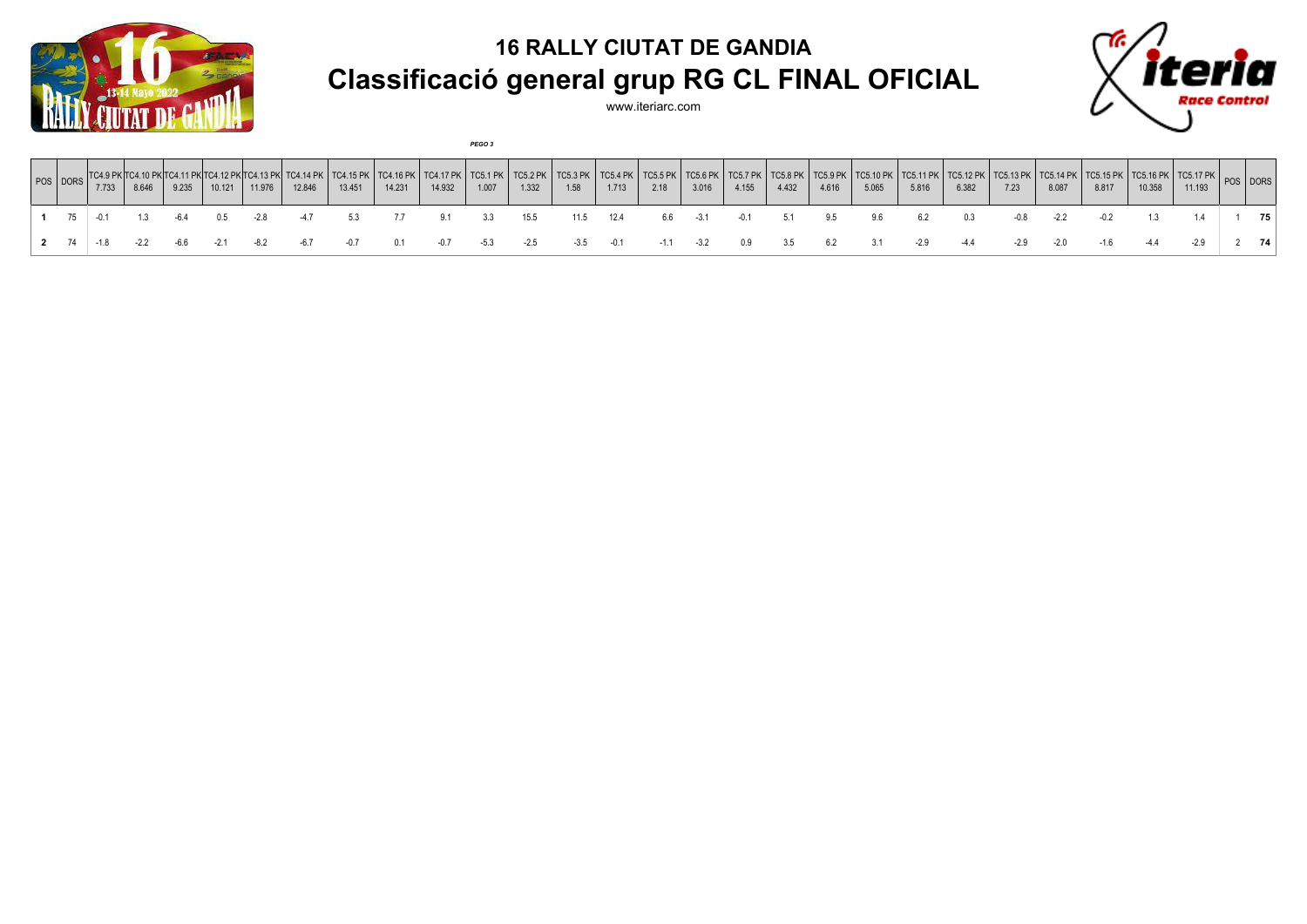



| PEGO VALL D EBO |       |       |       |       |       |       |       |       |        | VALL_D_EBO |         |                               |       |                                                               |        |      |       |       |       | <b>LES VALLS</b> |                                                    |       |       |       |       |        |        |        |       |       |       |          |    |
|-----------------|-------|-------|-------|-------|-------|-------|-------|-------|--------|------------|---------|-------------------------------|-------|---------------------------------------------------------------|--------|------|-------|-------|-------|------------------|----------------------------------------------------|-------|-------|-------|-------|--------|--------|--------|-------|-------|-------|----------|----|
| POS DORS        | 1.209 | 1.807 | 2.955 | 4.054 | 5.333 | 6.658 | 7.937 | 8.886 | 10.292 | 11.209     | 12.52   | : 11 PK TC6.12 PK T<br>13.695 | 1.686 | 1 PK TC7.2 PK TC7.3 PK TC7.4 PK TC7.5 PK TC7.6 PK 1.<br>2.639 | 3.511  | 4.17 | 4.908 | 5.665 | 6.416 | 7.526            | (ITC7.7 PKITC7.8 PKITC7.9 PKITC7.10 PKIT)<br>8.123 | 8.985 | 1.335 | 1.599 | 2.256 | 2.755  | 3.872  | 4.785  | 5.096 | 5.709 | 7.151 | POS DORS |    |
|                 | 8.3   | 18.0  | 13.3  | 2.0   | -50   | 2.9   | 0.1   |       | 2.7    | $-12.5$    | $-12.1$ | $-1.0$                        | 6.9   | 11.4                                                          | 8.4    | 10.2 | 9.2   | 5.1   | 8.0   | 7.1              | 79                                                 | 4.9   | 0.4   | 6.1   |       | $-1.7$ | $-0.5$ |        |       | 3 R   |       |          | 75 |
|                 |       |       |       |       |       |       |       |       |        |            |         |                               | -6.0  | 3.5                                                           | $-3.4$ | 3.4  | 0.7   |       | 2.1   | 0.3              | $-0.1$                                             | -0.9  | 3.3   | 7.5   | -1.9  | -8.5   | -9.0   | $-2.0$ | 1.6   | 3.9   |       |          | 74 |